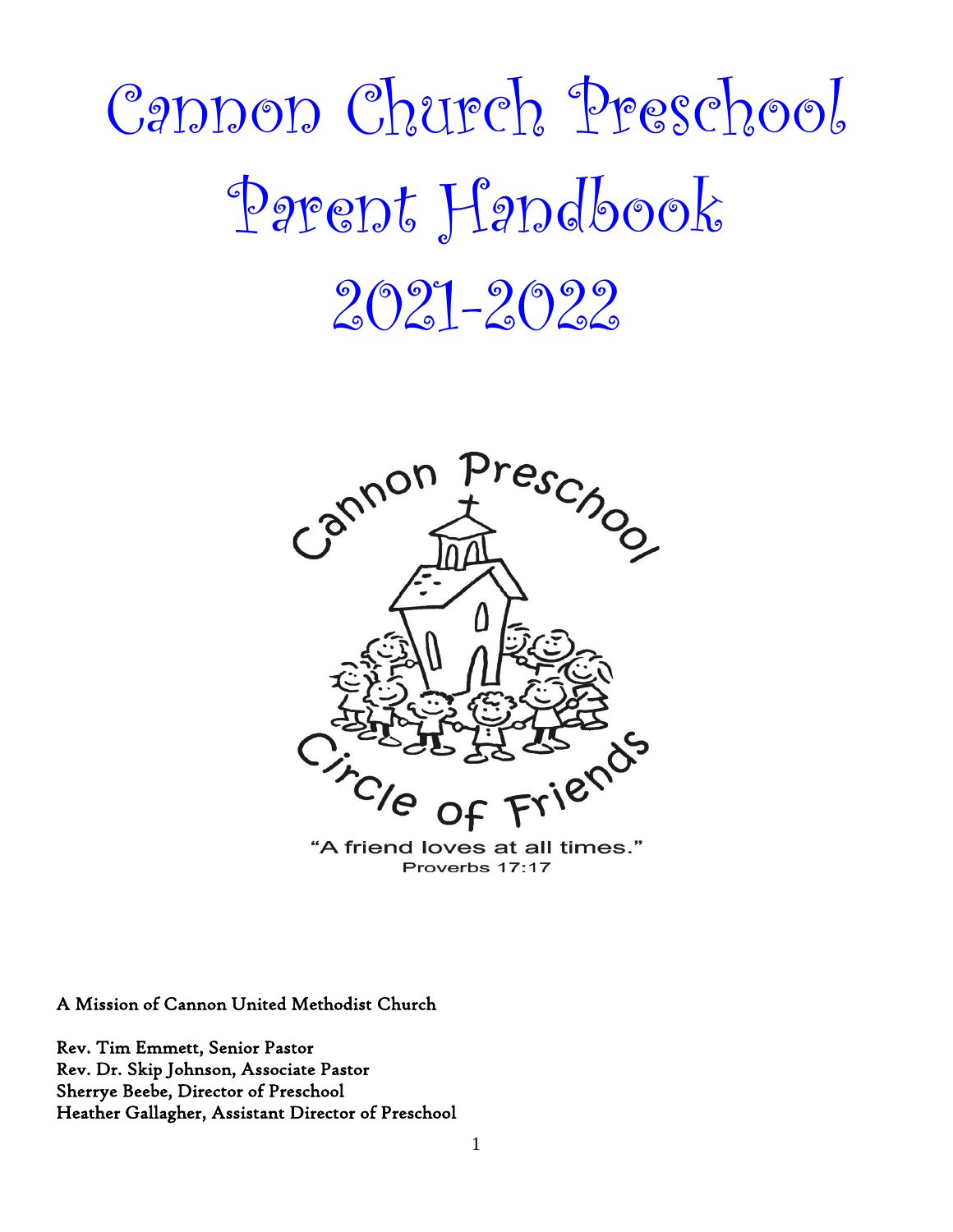# **MISSION STATEMENT**

*Cannon Church Preschool provides developmentally appropriate learning experiences that teach each child how to learn in a loving, safe, Christian environment.*

# **PROGRAM DESCRIPTION**

The Preschool at Cannon United Methodist Church is a nonprofit organization offering a half-day weekday educational program for children one to four years old. **Our program is certified as a Preschool of Excellence by the North Georgia United Methodist Preschool Association.** It is a vital ministry of the total church program to Cannon's children and to children in the surrounding community. **We hold an exemption from being licensed by the State of Georgia.**

 We offer an excellent preschool education, balanced through creative play, exploration, and discovery. We emphasize developmentally appropriate skill-building.

We wish each child maximum success in emotional, physical, cognitive, and spiritual dimensions. We want children to leave Cannon Church Preschool with a good image socially, emotionally, physically, intellectually, and spiritually.

# **GOALS AND OBJECTIVES**

We work with parents to--

- Nurture positive self-image
- Provide a Christian atmosphere which promotes respect for self and others
- Foster a love for learning and a positive attitude toward life
- Develop cooperative, pro-social, responsible behaviors
- Demonstrate and encourage sound health, safety, and nutritional practices
- $\bullet$  Support emerging literacy (speaking, listening, writing and reading)
- Enhance gross motor skills and coordination through physically active play and creative movement

We want our students to--

- Experience God's love and grace in the adults around them
- Learn Christian attitudes and behaviors from adult models
- Experience the church as safe and loving
- $\triangleleft$  Develop trust in others
- Come to a fuller understanding of their immediate world
- Develop a sense of belonging
- Experience reasonable limits and high expectations
- Use all senses to learn through discovery and guided exploration
- Use and expand fine-motor skills
- Acquire problem-solving and logical thinking skills
- Use art and music to communicate
- Participate in and value make-believe play
- Pray short, simple prayers
- $\triangleleft$  Hear and enjoy Bible stories
- Sing and talk about God and his son Jesus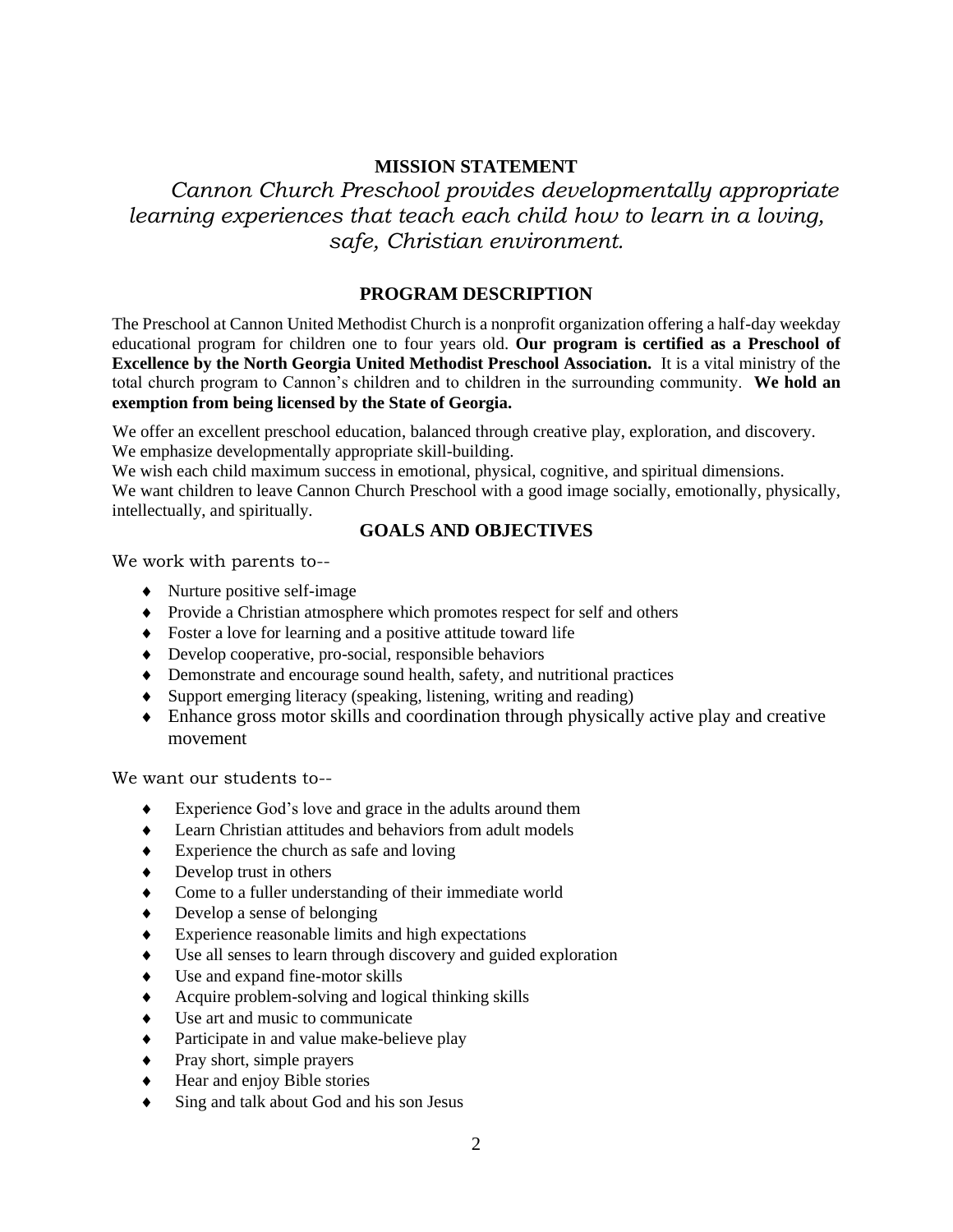### **PRESCHOOL BOARD OF DIRECTORS**

The Preschool Board of Directors consists of church, parent, and teacher representatives nominated by the Cannon UMC Nominations Committee and those who serve on the Board by their participation in related Cannon ministries.

The preschool Board's duties include, but are not limited to:

-Approving and monitoring annual budget and expenditures

-Making, setting, and reviewing preschool policies and procedures

-Approving class structure, curriculum, and personnel policies with the Director of

Preschool Ministries.

-Providing support for the Director, the staff, the students, and the Cannon community.

The Board meets three times during the regular school year and as needed during the summer. Board meetings start at 7 p.m. and are open to all Preschool parents, Preschool teachers and stakeholders; however, only Board members cast votes. Board member names and tentative board meeting dates are at the back of this handbook.

# **INSTRUCTIONAL STAFF**

Our instructional staff is a team of professional, caring educators dedicated to the appropriate development of young children. The Cannon Preschool Staff have educational backgrounds and experience in early childhood that prepares them to provide successful learning activities for our students. All instructional staff members participate in a continuous program of in-service training to remain aware of the everchanging needs of today's families and the findings of current research. Furthermore, all instructional staff members have current CPR and First Aid certification. Cannon Church Preschool is fortunate to have such a wonderful staff.

Our program currently is certified by the **North Georgia United Methodist Preschool Association**.

## **ENTRANCE REQUIREMENTS**

A child must reach the required age by September  $1<sup>st</sup>$  of the year they enroll to enter our ones, twos, threes, and fours classes. **Children must be toilet trained to be in our Three and Four- year old classes.**

An application form which gives pertinent information about the child must be filed with the Director. A registration fee and photo fee for our 1 and 2 year old students is to be paid at the time the child is accepted for enrollment into the preschool; a registration fee, photo fee, and an activity fee for our 3 & 4 year old students is to be paid at the time the child is accepted for enrollment into the preschool. This fee is **nonrefundable**. These fees pay for secondary insurance policies for our students, classroom supplies, instructional materials, and equipment needed to begin the year.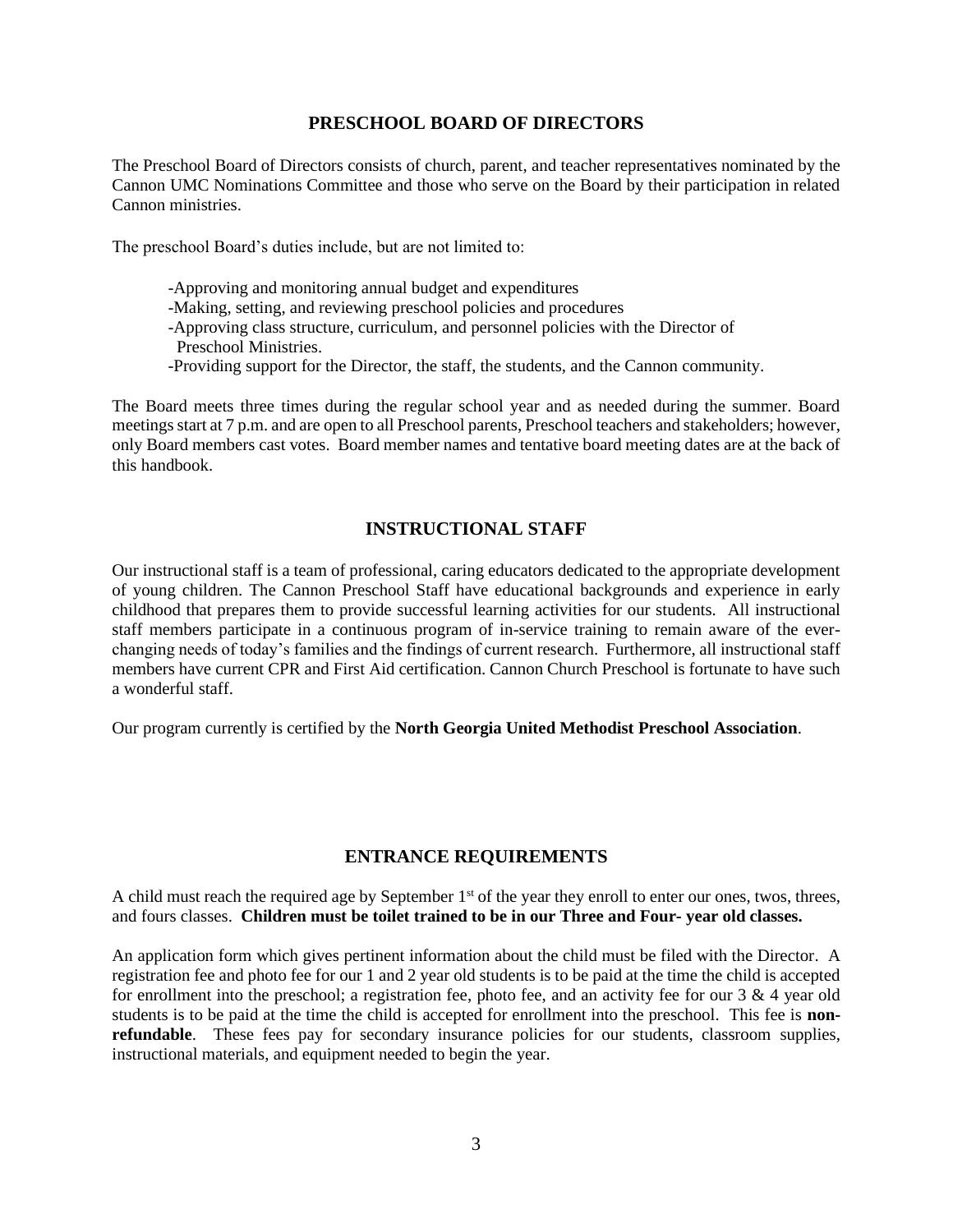A state law requires a current immunization form **(DPH #3231 white Georgia State Form original**) for children upon enrollment. A Copy of a certified Birth Certificate is also required at the time of enrollment.

#### **HOURS OF OPERATION**

Our Two-year old T/TH class meets from 9:00am -12:00pm. All other classes meet from 9:00am to 1:00pm daily.

#### **TUITION**

**Tuition is an annual expense**. For your convenience, tuition may be paid monthly. If you choose to pay by the month, tuition is due and payable on the first day of each month from September through May. You may pay by check, cash, credit card and online. **Please** m**ake checks payable to Cannon Church Preschool.** We have an online payment process. You will be provided a login ID and a temporary password to access your invoices for online payment. A **late fee of \$10.00** will be charged if payment is received after the tenth (10th) of each month.

**There is no refund of tuition due to absence**. In the case of an extended absence, tuition must be paid in full in order to hold your child's place in the class. We maintain a waiting list and count on a certain level of enrollment to take care of salaries and expenses.

**It is expected that parents will honor the terms of 9 month enrollment.** If a relocation or unforeseen circumstances make it necessary to dissolve the contract one month's written notice and tuition for the month is required. Please note: Not all months are equal in the number of school days but tuition is divided into equal monthly payments. **Annual tuition rates are determined by the number of days annually not monthly.**

If you participate in an employee benefit plan that includes preschool tuition, please stop by the office to get any necessary forms signed.

If a check is returned, you will be responsible for bank charges, as applicable, as well as a **\$25.00** returned check fee from the preschool. Financial assistance is available on a very limited basis. Applications for financial assistance are available in the preschool office. Consult with the preschool office for current classes and current tuition prices.

## **ACTIVITY FEE and PHOTO FEE**

## **Due to COVID-19: Cannon Preschool has a no visitor policy in place. We will revisit this policy as the school year starts and progresses. During this time, activity fees are being used for advanced cleaning purposes.**

Cannon Preschool proudly offers many activities and performers on site for our Three and Four year old classes. These events may include Donuts with Dad, Mother's Teas, the Pumpkin Patch, Puppet Shows, Story Tellers, Special Music Programs, a Petting Zoo, etc. There is an annual fee for all children in the Three and Four year old classes, which is included in the Registration Fee. The photo fee, which is also part of the registration fee, is for photo development costs throughout the school year and photo books given to each child in our program at the end of the school year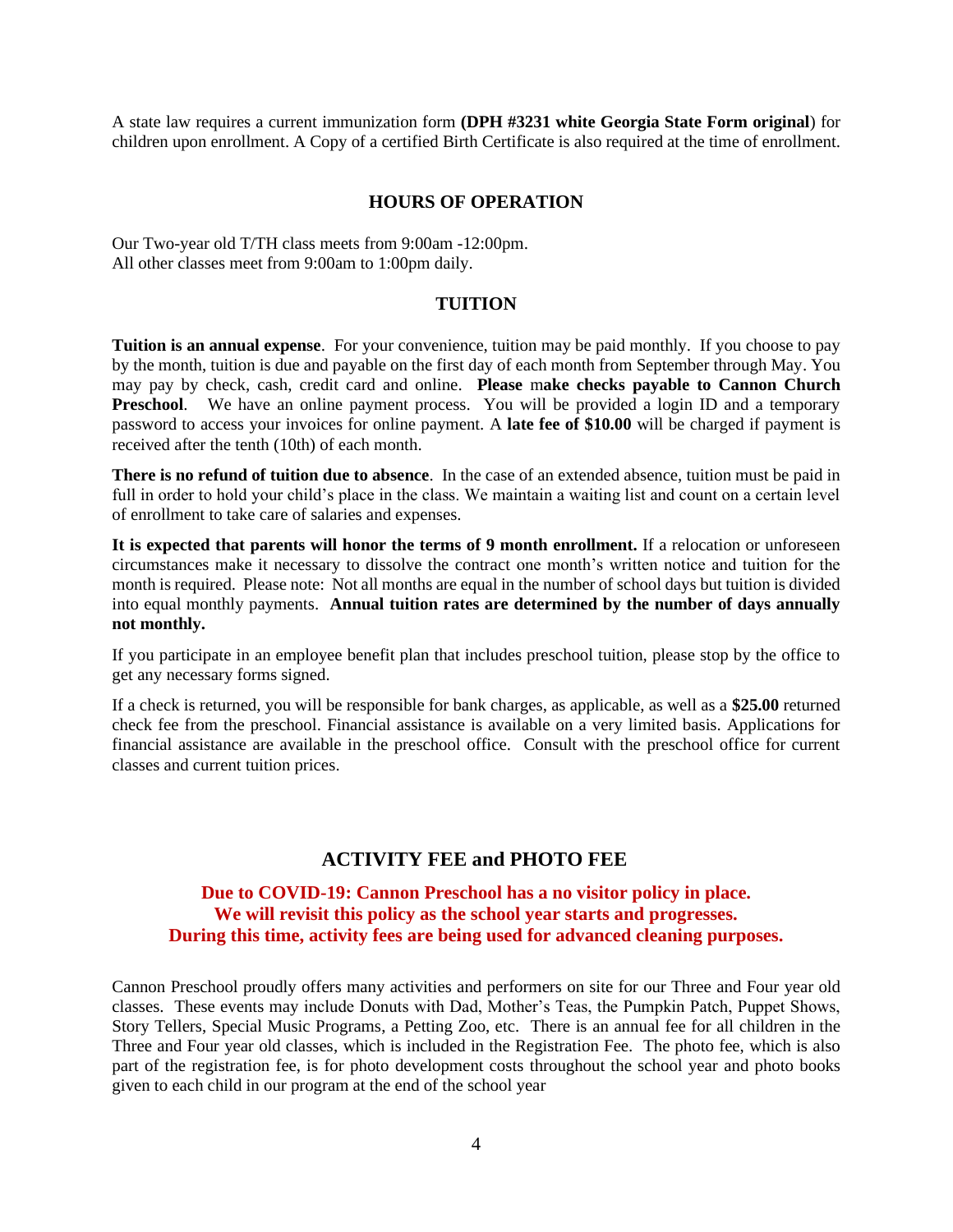#### **HOME & SCHOOL COMMUNICATION**

Our communication to you will be in the form of a monthly newsletter with a calendar of upcoming events, emails, and other notes as necessary. **Please communicate important messages in writing; verbal messages from children cannot be accepted.** If you need to get a message to a teacher or the Director after the school day has begun, call the preschool office at **678-501-6442**. Teachers may not be able to come to the phone during school hours, but calls will be returned within 24 hours. If you have an emergency and cannot reach the director at the school office number, please call the main church number at 770-972- 5463. The preschool office is open from 8:30am to 2:00pm. The school's voice mail 678-501-6442, is always available for messages. We make every effort to respond to you promptly. The director can be reached at [sherryeb@cannonchurch.org](mailto:sherryeb@cannonchurch.org) or assistant director at [preschool@cannonchurch.org](mailto:preschool@cannonchurch.org)

**CONFERENCES** with the teachers of Cannon Preschool's 3 & 4 year old students will be held twice a year. Student's progress and school activities will be discussed at this time. This is also the time to discuss any areas of concern that you might have. **MONTHLY CALENDARS** will be sent home by the teachers to let you know when we have special studies, celebrations, or activities. Please check your child's book bag daily. A yearly calendar is given in the Open House packet at the beginning of the school year.

# **PARENT INVOLVEMENT**

#### **Due to COVID-19: Cannon Preschool has a no visitor policy in place. We will revisit this policy as the school year starts and progresses.**

Cannon Preschool will be more effective with enthusiastic parent participation and support. Parent involvement is crucial. Parents are invited to participate in a variety of activities that will enrich our program. Our preschool maintains an open-door policy in which parents are always welcome.

We encourage you to participate and become involved. You are invited to volunteer in the preschool office, work on special projects, assist with fundraisers, and share special interests and hobbies with the children. Participating as a parent will help you get to know other families, make new friends, and enrich the experiences of our children. Please share your time, talents, hobbies, and interests with us. Children need to see adults who are enthusiastic about learning and your modeling will be invaluable. Ask your teacher how to become involved.

#### **PARENT ASSOCIATION**

#### Due to COVID19, we have put a temporary hold on Parent Association Meetings. As the school year progresses, we hope to have this group back in action.

Our Parent Association is an organization that welcomes all parents of Cannon Preschool to become involved in a partnership between the parents of students and the preschool staff. You are automatically a member of our Parent Association by being a parent at Cannon Church Preschool. We would love for every family to become involved! Your ideas and your talents will help to make Cannon Preschool be the best possible learning environment for your child.

In the past, our Parent Association helped with:

- Scholastic Book Fair which makes it possible to fund books for literacy in our classrooms.
- The parents provided several delicious meals throughout the school year for our teachers and staff.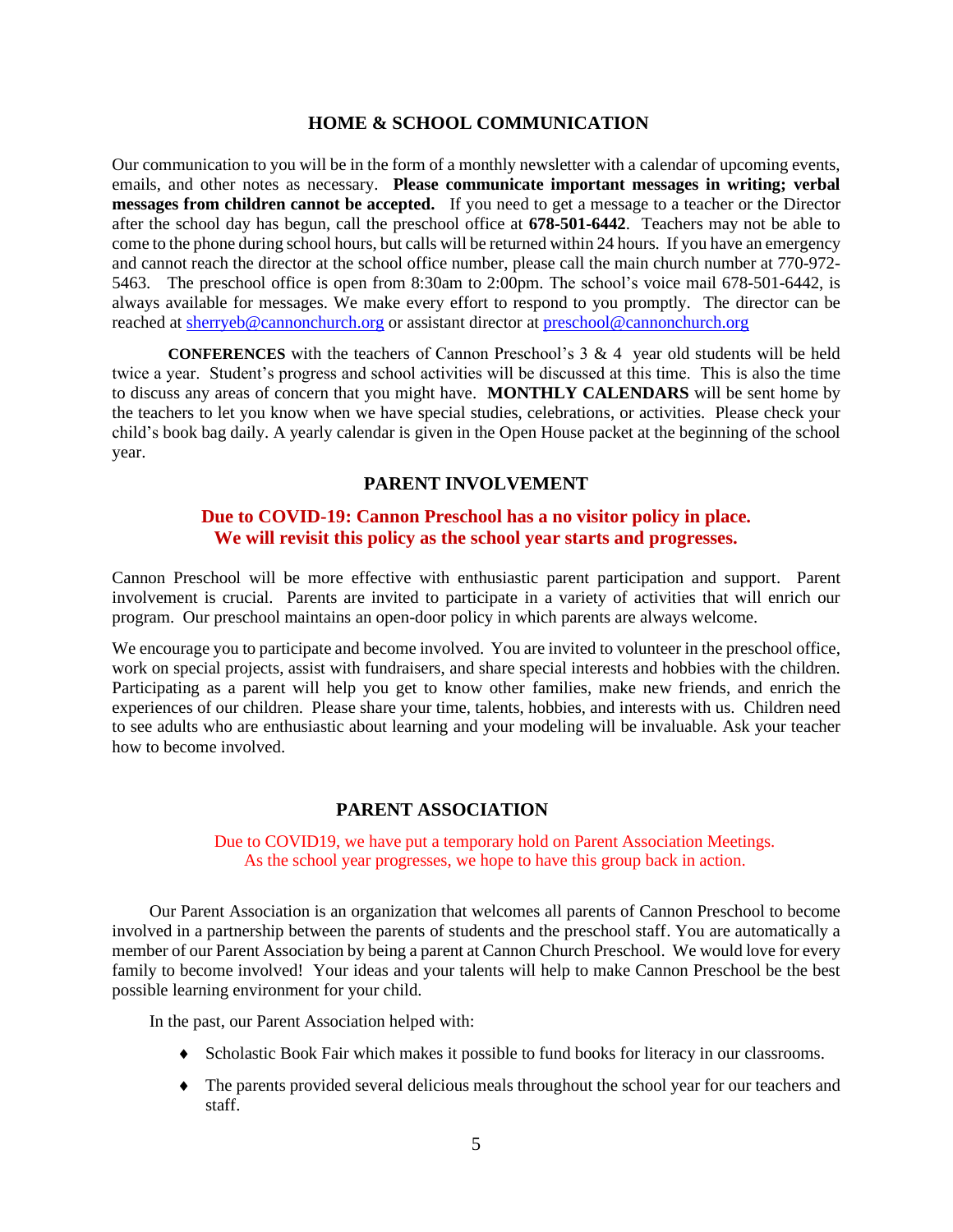There will be several meetings throughout the school year. These meetings will be announced in the preschool newsletter. **We would love to have you join us!**

#### **HEALTH, SAFETY& EMERGENCY PROCEDURES**

#### Please familiarize yourself with our COVID-19 Procedures Policy located in the Preschool Office.

Cannon Preschool wants to maintain a healthy environment. We need to rely on you to follow these guidelines for the protection of the other children. Please do not send your child to school if he/she shows any signs of illness, such as a vomiting, "pink eye" (conjunctivitis), runny nose, red throat, extreme or continuous cough, skin rash, fever, or signs of any contagious diseases or extreme fatigue . A child with a fever of 100 degrees or higher will not be able to remain in the center or allowed to participate in the school day. **A child should be free of fever for 24 hours without any fever reducing medication before returning to school.** If any of these symptoms appear at school and a child has a fever, parents will be notified to pick them up. If a parent cannot be reached, we will call your emergency numbers. It is important that you keep these numbers updated and that you pick up a sick child immediately. Preschool staff does not administer medication. Please space the administration of medication, so that doses do not need to be administered during the preschool hours. There are always changes in our environment and our world that require us to use extra precaution.

This does not apply to medication needed for severe allergic reactions such as an EpiPen. A form must be completed by the parents as well as a physician action plan for a treatment course of action. Preschool administration will administer the EpiPen, call 911, and contact the parents immediately by phone. Transportation to the hospital for care is **Emory Eastside Hospital address: 1700 Medical Way Snellville, Ga 30078.**

**A child shall not be accepted nor allowed to remain in the Center if the child has contagious illness or communicable disease and or any symptoms of (COVID19). Parents will be notified immediately to pick the student up from school.** 

**All parents will be notified in writing of contagious illness and the health department will be notified of any communicable disease. Our Center will be following the CDC guidelines for safety and sanitation.** 

**\*Please see important information regarding safety procedures regarding COVID19.**

Outside play is part of our daily routine except in the case of extreme weather conditions. Before a child returns to preschool after an illness, parents should make sure he/she is able to participate in the entire program.

In case of an emergency such as **Fire, Severe Weather, Structural Damage or Lockdown causing the staff personnel and students to not be able to return into the building**, **the designated evacuation relocation is the Angel House address: 2424 Webb Gin House Road Snellville, GA 30078. Parents will be notified by phone call from the lead teacher to arrange pick up. (Please see campus map)**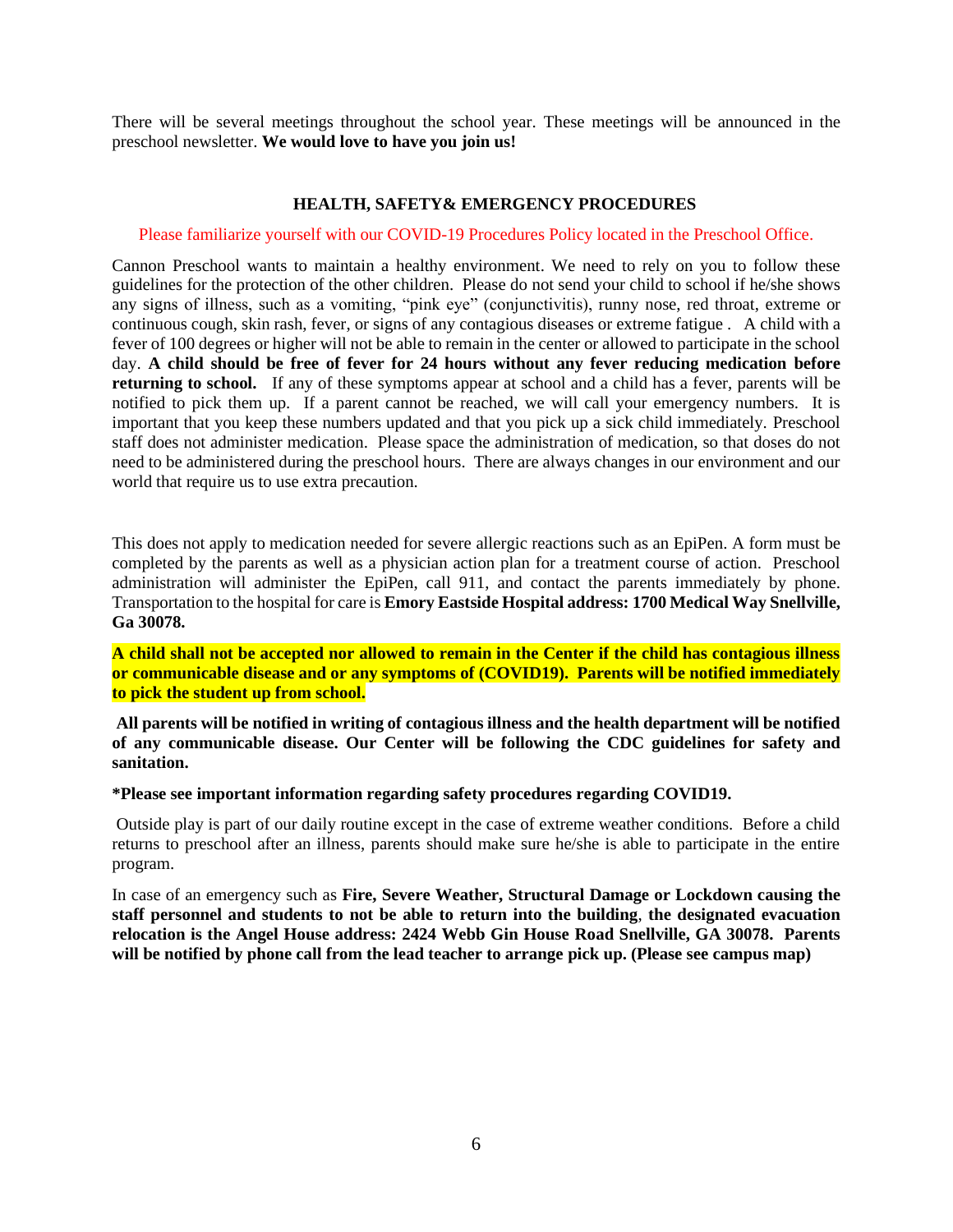#### **NUT FREE ENVIRONMENT**

We have children in our program who have severe, life-threatening allergies to nuts and nut products. With a severe allergy to nuts and nut products, exposure to even a minute amount (1/1000) could result in anaphylactic shock and, without immediate emergency medical assistance, loss of consciousness and death. We have worked with these students' parents to establish emergency plans.

Please help us to minimize the risks for these students by:

- Speaking to your child about the importance of never sharing any food;
- Avoiding **obvious** nut products for snacks and lunch (i.e., peanut butter filled crackers, peanut butter and jelly, peanut butter cookies, Reese's peanut butter cups, etc.);
- Checking the labels on products for **nut oil, nut derivatives, nut processed**;
- Giving teachers notice before bringing class treats to school so that alternatives can be available for allergic students, and
- Washing your child's hands before they come to school in the morning.

We know that many children love peanut butter and that it may be difficult to think of alternatives. You will receive a sheet of alternatives to help with lunch and snack ideas. Safety is important at Cannon Church Preschool. Thank you for helping us to maintain a safe environment for all God's children and as well as peace of mind for their parents.

#### **LUNCH**

Parents of our Toddlers, 4 day Twos, all Three and Four year old students need to send in a lunch. It needs to include nutritional items like fresh fruit, dried fruit, cheese, or granola bars, every day. **Please label all food and containers with your child's name every day.** 

**Please send a water bottle, with their name on it, with your child each day-**

#### **FUNDRAISING**

Our tuition covers staff salaries and fixed expenses, but we depend on fundraising for special projects, program improvement needs, and financial assistance. We strive to select fundraising projects that also serve our community. We partner with Dogwood Pizza and Culver's for Spirit Nights throughout the school year. This year we will also be hosting Cannon's Pumpkin Patch, all proceeds will benefit the Preschool!

#### **PICTURES**

Cannon Church Preschool provides the opportunity of having pictures taken of your child by a professional photographer. Beth Wrobel, our photographer, does an individual studio quality photograph in the fall, and class photo and individual photo in the spring. You will receive notification of package prices from the photographer prior to picture day.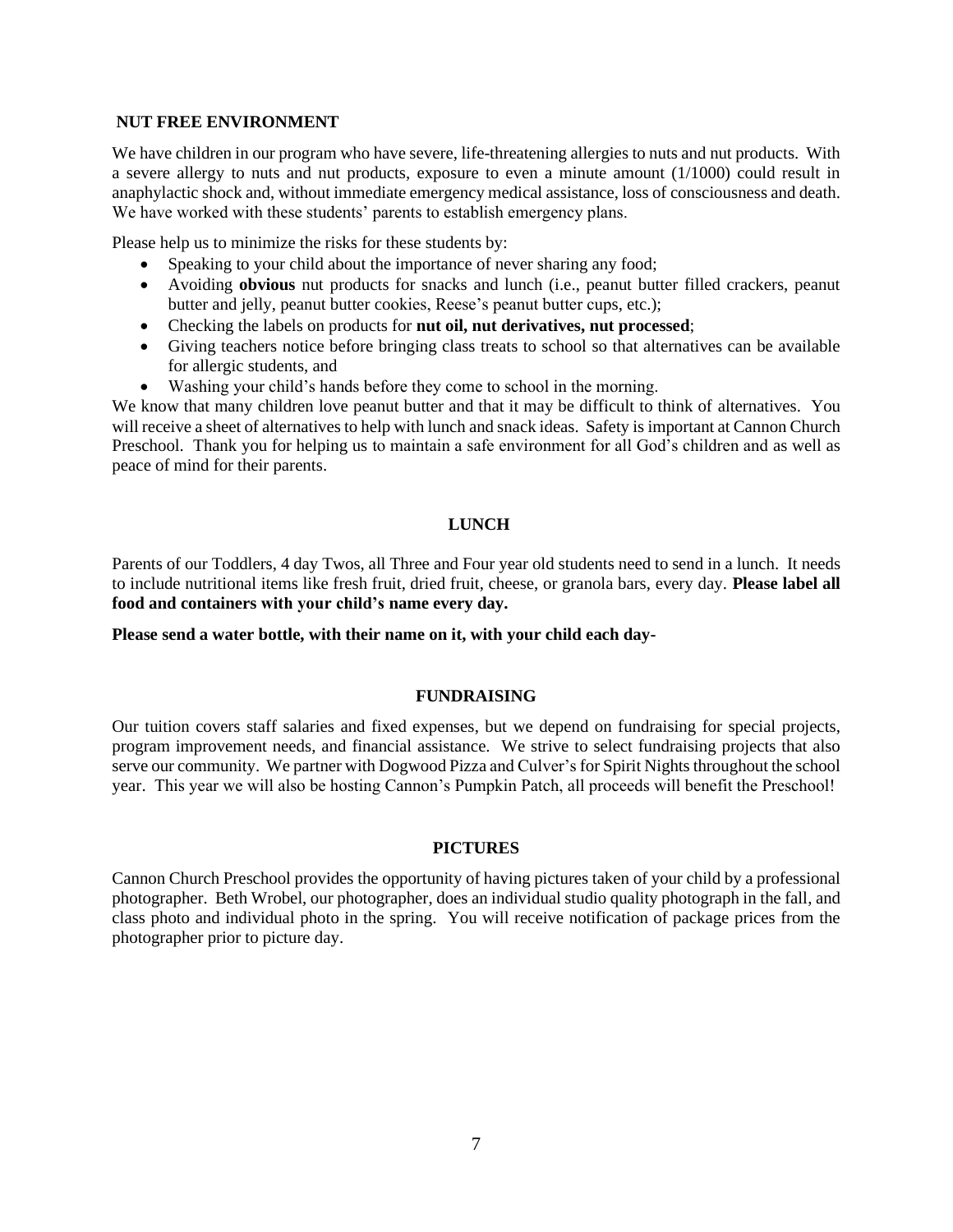#### **ARRIVALS AND DEPARTURES**

#### **Two's, Threes and Fours:**

**For morning arrivals, there will be no "Walking In" of students. All 2's, 3's & 4's will be participating in carpool and must be dropped off at the Drop-Off Areas. (Refer to the carpool map). Unloading from the Drop-Off Zone will begin at approximately 8:55 AM**. Carpool ends promptly at **9:10 AM**. Please have your child ready for school when the teachers come to your car; i.e. shoes on, mask on, breakfast eaten, and book bag nearby. If you arrive after **9:10 AM**, you should come to the Preschool (Education) entrance and **call the preschool office, someone will come out to get your child and walk them into the school. NEVER ALLOW YOUR CHILD TO WALK INTO THE PRESCHOOL BUILDING ALONE!** 

Please make your good-byes positive, upbeat, and brief! We have learned that children seem to adjust better when they leave the parent rather than the parent leaving them. If your child cries, assure him/her that you love them and will return for them soon. The preschool staff will do everything possible to comfort your child and help them adjust to their new surroundings. Normally the crying will stop within five minutes. If you are concerned about your child, ask the director or program administrator in the preschool office to check on your child or telephone us later for a report on how your child is doing.

It is best to drop your child off at the Drop-Off Zone to ensure safety guidelines are being met at all times. Teachers are busy preparing their classrooms for the day and are not prepared to supervise children. Please respect their needs for this preparation time.

Notify the preschool, in writing, of any changes in your authorized "pick up" list or of any other changes on your child's emergency form or "pick up" routine. A child will not be sent home with anyone except those authorized by the parent on forms kept in the child's file. A parent must leave a written message with the teacher to make any changes or additions on the "pick up" list. We require identification when someone other than a parent comes for pickup. If your child is going home with a friend, you must send a note or call the office. We cannot accept verbal messages from your child.

Dismissal begins at 11:55 & 12:55. For afternoon carpool, follow the directions on the carpool map and place your number in the front windshield. For safety reasons **avoid using your cell phone in the preschool**  line. The carpool moves at a pace that requires concentration. Carpool pick up may be slow the first few weeks of school, but as we get into the routine, it will be more efficient. **You are considered late after 1:05 PM. There will be a 1,2,3 system of late notices and upon the third offense there will be a \$5.00 charge for every five minutes that you are late.** 

Due to COVID19, there are not any scheduled "walk-in pickup dates" for the children on the calendar. As the year progresses, we will revisit this policy.

Move forward to the parking area parking places to secure your children in car seats. Do make sure that all children are securely fastened into their child seats or seat belts prior to departing. We are not allowed (because of liability issues) to fasten car seats or belts, and we are not allowed to put children in cars that do not have proper restraint systems. Upon departing Cannon's campus, please observe the traffic signs and drive safely. We want you back tomorrow!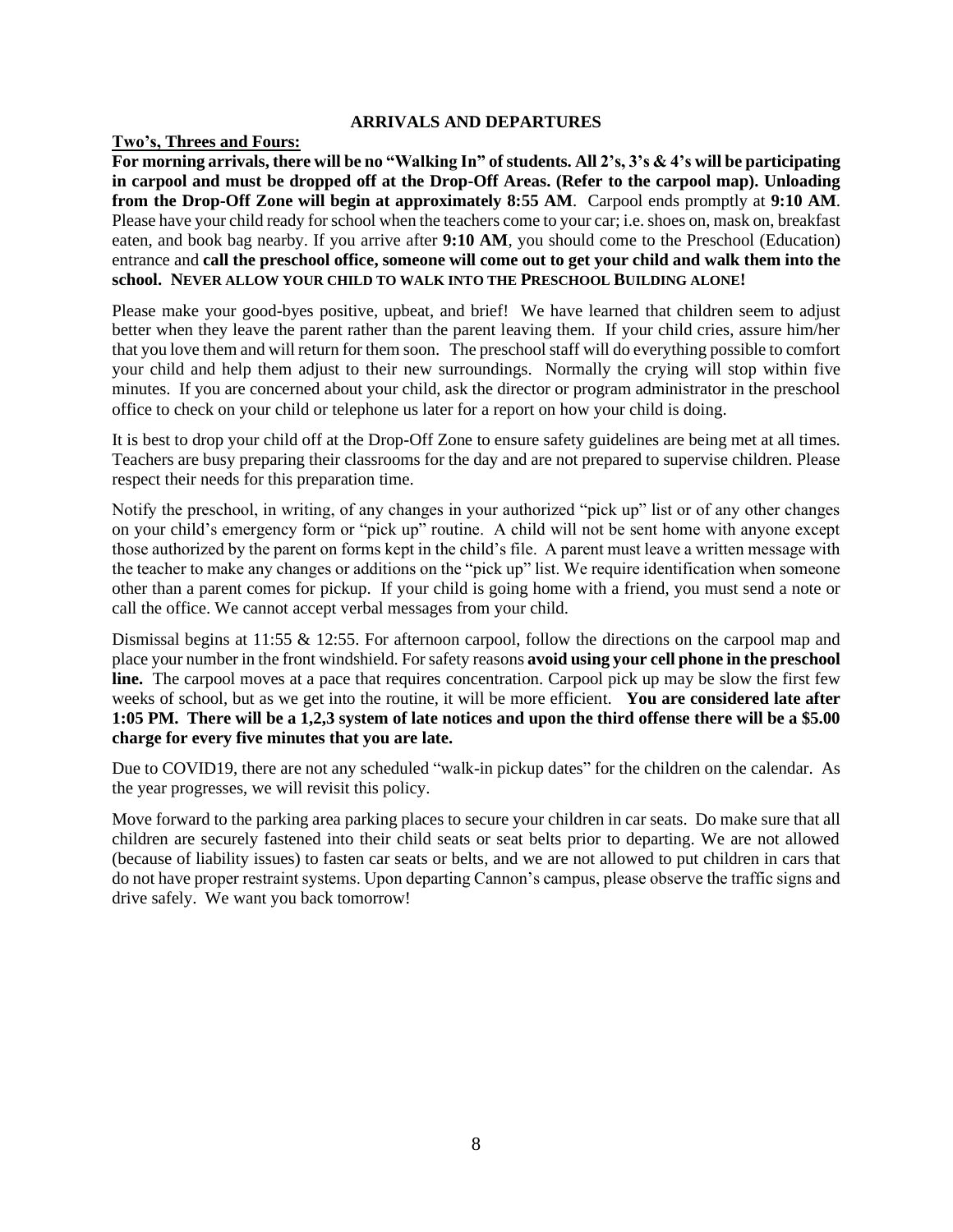#### **Toddlers**

**Toddlers do not participate in carpool: Parents will park by the MAIN church entrance and walk their children in. Please sign your child in each day and supply teachers with a phone number that can be reached during school hours. Please use caution when walking in the parking lot and ALWAYS hold your child's hand. Arrival begins 8:55 am and ends promptly at 9:10 am.** 

**Parents must sign in at the time of arrival. If a student is late:** If you arrive after **9:10 AM**, you should come to the Preschool (Education) entrance and **call the preschool office, someone will come out to get your child and walk them into the school.**

**Pick up time is 11:55 for 9am to 12noon students and ends promptly at 12:10 pm**. **Pick up time for 9am to 1pm students is 12:55pm and promptly ends at 1:10 pm. If you are late, the students will be in the Preschool Office and tardy fees will apply after the 3rd offense.** 

**A carpool tag will be issued at Open House for the students who use the carpool system and must be placed on the tote bag of the student.** 

**Please use extreme caution as this is a busy parking lot. Please do not let your children run through the parking lot at any time!** If you have older and younger children, you may drop off the older children, and then park in the designed parking areas by the Main entrance and walk in with your younger child. (**please see the carpool map**)

Younger children need adjustment time and may cry at first. Make your departure as upbeat as possible as young children are masters at reading nonverbal signals. Any hesitation on your part will trigger more separation anxiety. Teachers will do everything possible to comfort children and make them comfortable with the new surroundings. Normally the crying stops within five minutes. Leave the child at the door and rest assured that we will not let your child cry for long. There is a white board (or clipboard) outside the room. Please indicate where you may be reached if your child is inconsolable. Sometimes we do have to "work up" to the normal dismissal time.

If you leave your child crying, and you feel anxious about it, ask a staff person in the preschool office to check on your child or telephone the office later for a report on how your child is doing. If your child does not seem to be adjusting, we will work with you to develop an intervention plan and monitor progress.

#### **CURRICULUM**

We are thrilled to provide the **Learning Without Tears** literacy, math and writing curriculum at Cannon Church Preschool. This program will help our students be ready for their continued education in elementary school and beyond!

Young children learn when they play. A good educator addresses the strengths of the whole child so that all areas of growth and development (social, emotional, physical, cognitive, and spiritual) are addressed. Developing a positive self-concept is extremely important. First, school experiences should be affirming and successful. We provide a safe, nurturing environment where adults facilitate children's play with encouragement, time, space, and materials designed to help them explore ideas, make discoveries, and build on concepts already developed. *How we know and how we learn are even more important than what we know and what we learn.*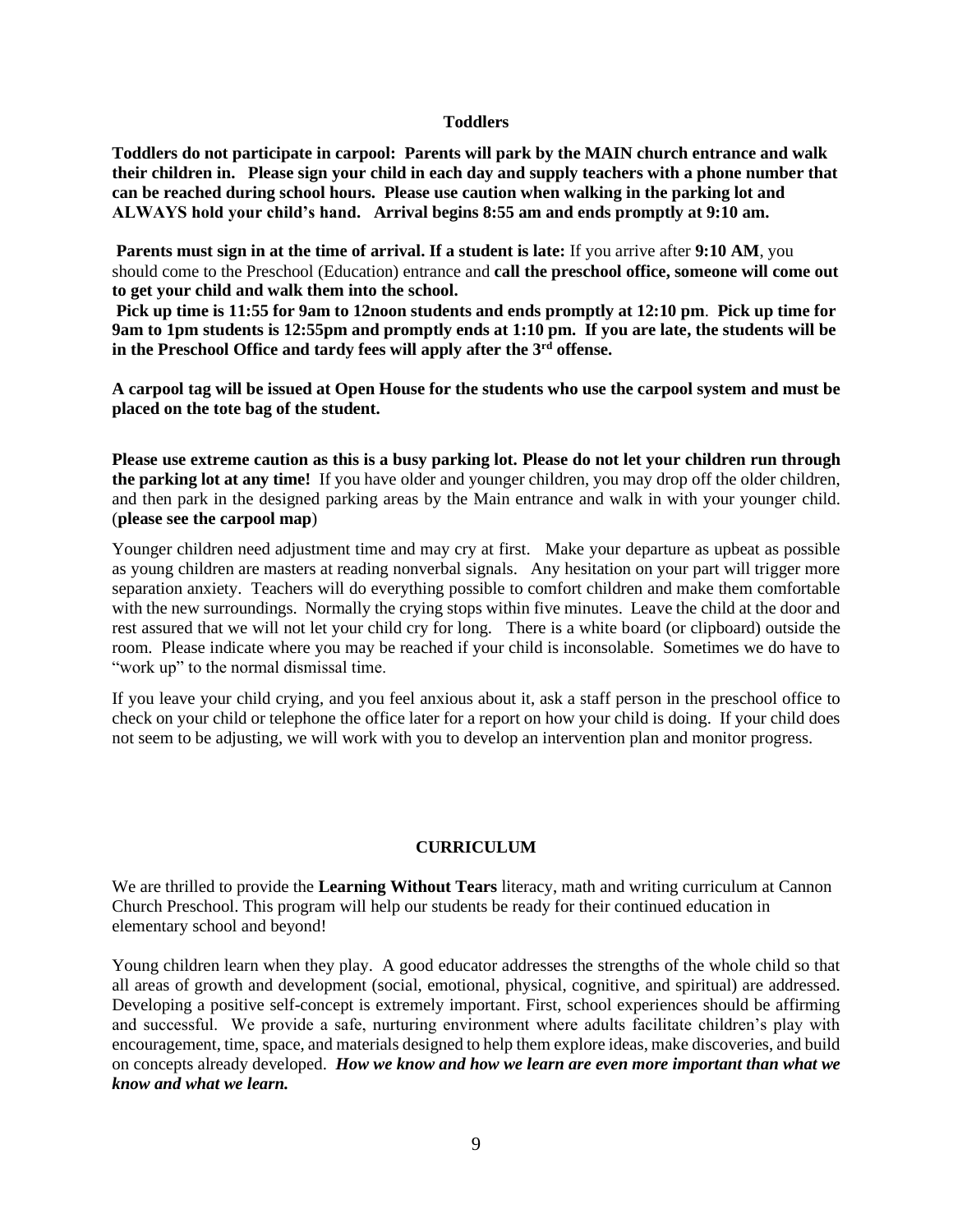The environment plays an essential role in each child's learning. Our school provides child-centered environments. According to research in the field of child development, children need concrete objects and materials to play with, manipulate, and explore to be successful at more abstract mental tasks. In learning centers, children choose from a variety of activities. They engage in different types of play while practicing a variety of learning skills. Centers include dramatic play, blocks, science, writing, art, sensory play, table toys/manipulatives, and reading. During outside time, children are encouraged to engage in imaginative play, explore the environment, negotiate social relationships, and develop gross motor skills.

Activities during large and small group times rely on hands-on activities and investigations and seldom resemble traditional pencil and paper lessons. During these activities, children have the chance to classify, measure, group, sequence, sort, experience and explore objects, materials, and ideas.

During pretend play, children try on adult roles and grow more attuned to the specifics of each role while they socialize with each other. Music and movement activities are provided in the classroom and a special resource teacher spends time with classes each week.

#### **CHAPEL**

Christian values are taught when teachers share simple stories, pray with children, and celebrate holidays using art, music, literature, and crafts. Twos, threes and fours classes attend Chapel once a week led by our music teacher. On a rotating basis, church staff including the Senior Pastor, Associate Pastors, Minister of Families with Children, Director of Youth Ministries, Preschool Director, and teachers will conduct chapel. Parents are always welcome to attend. Our goal is to familiarize children with Bible stories and experience the worship setting.

#### **CUSTODY**

If there is any concern regarding custody of a child, a copy of the court document verifying legal custody must be presented. We are required by law to release children to their legal guardians unless there is a current court order prohibiting that release. The preschool cannot be placed in a position of arbitrating a child's departure or a parent's visitation rights.

#### **BEHAVIORS AND DISCIPLINE**

We strive to offer a loving, fun, and safe learning environment for every child. We try to be positive about discipline and our interventions include, but are not limited to . . .

- Redirecting
- Planning ahead (often preventing problems)
- Encouraging appropriate behavior
- Developing and discussing clear and consistent rules
- Encouraging children to evaluate problems and generate reasonable solutions
- Accepting logical or natural consequences
- Time out (only as age appropriate and in an age appropriate fashion)
- Developing behavior intervention plans with parents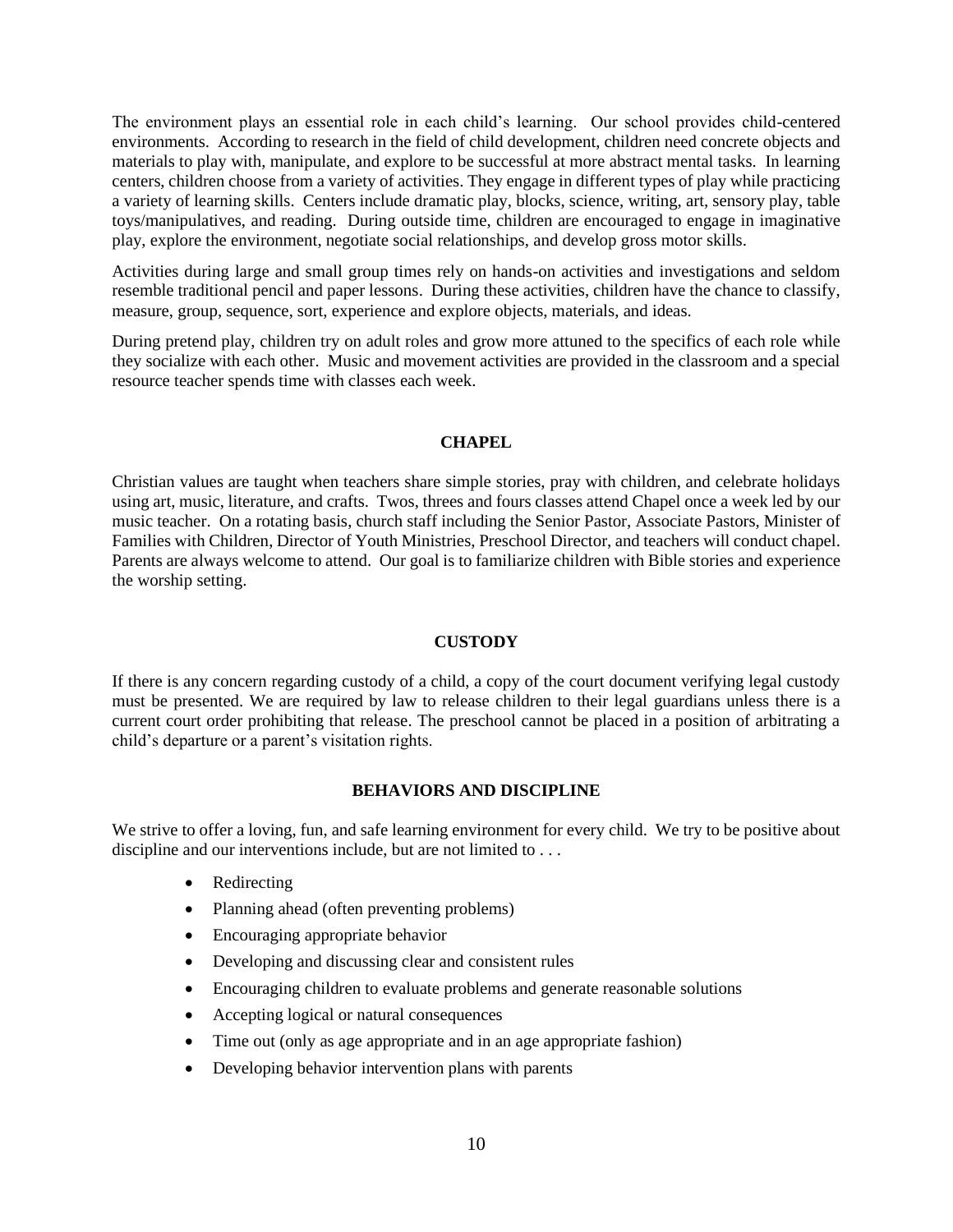Under no conditions will children be subjected to harsh or physical punishment. Children will not be humiliated, threatened, shamed, frightened or subject to profane or abusive language.

If a child's behavior becomes so severe that it compromises the classroom environment for other children, we will seek to remedy the situation with the parent's cooperation. If solutions are not found, after exhausting all possibilities, we may work with parents to seek an alternative program.

## **BITING POLICY**

Our policy for handling a biting incident is the following:

- The biter is immediately removed from the group with a firm NO. The bitten child is consoled, and the bitten area washed with soap and water. If necessary, ice is applied to reduce any swelling or bruising. The biter is not allowed to return to current play and is talked to on a level that he/she can understand, then redirected.
- A written Accident Report is given to the parents of the bitten child and an incident report is given to the parents of the biter when they are picked up that day. The name of a biting child is not released because it serves no useful purpose and can make an already difficult situation more difficult.
- We look intensively at the context of each biting incident for pattern in an effort to prevent further biting behavior.
- We work with each biting child on resolving conflict or frustration in an appropriate manner.

Only after we feel we have made every effort to make the program work for the biting child, do we consider asking a family to withdraw the child.

## **BULLYING POLICY**

Cannon Preschool is committed to providing a caring, friendly, and safe environment for all children that is free from bullying. Bullying is defined as the persistent physical, verbal, or emotional abuse of another child or children. It is often planned, and most bullies are aware of the impact of their actions. All alleged incidents of bullying will be taken seriously and investigated.

We aim to:

- Reassure the bullied child that they will be listened to and every effort will be made by the staff to help and support them
- Not label a child as a bully
- Establish facts surrounding the allegations
- Help a child that has been bullying to recognize and understand the implications of their actions
- Recognize that children who bully have often been bullied or are being bullied themselves
- Discuss with the parents/guardians of the child who has been bullying the situation and strategies for managing the behavior
- Discuss the situation with the parents/guardians of the child who has been bullied and offer reassurance that the situation is being dealt with
- Record all relevant details of an investigation of alleged bullying

Resources and activities will be used to develop a student's self-esteem and promote anti-bullying starting in preschool.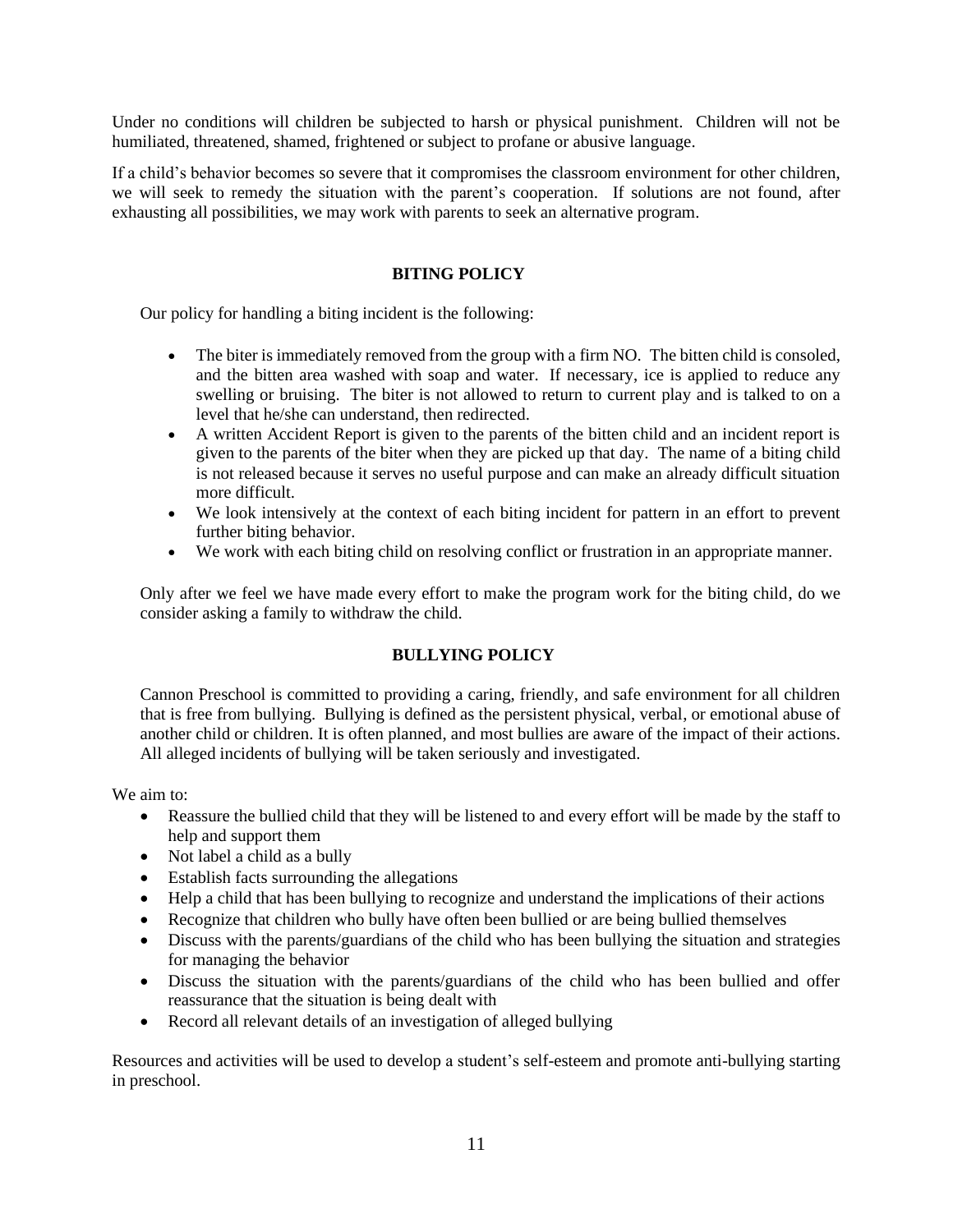#### **PERSONAL ITEMS**

Cannon Preschool will provide a tote bag for our students to carry "creations" home from school and their lunch bags. **Be sure all personal items in the bag are clearly marked with your child's name. Each child needs a seasonably appropriate change of clothing in his/her pack.** We do messy things and accidents happen. Make sure the clothing still fits and is appropriate.

Certain supplies may be requested by the classroom teachers! Absolutely no guns, knives, or other weapons, real or pretend, will be allowed. Small pocket toys, candy, or gum are not acceptable! Keep jewelry and money, either play or real, at home for this can be distracting, easily lost, and dangerous in play.

#### **DRESS**

Children need to wear clothes that are practical, comfortable, and washable. Because of outdoor play, art and floor activities, there will be much wear on clothing. Children need to be comfortable with play and getting messy. Make sure your children are adequately dressed for outdoor play in all seasons. We recommend warm, layered clothing in the winter. Classes do go outside, even when it is cold, if other conditions permit. **All clothing, lunch bags, book bags, jackets, sweaters etc. need to be clearly labeled with your child's name.**

Send your children in shoes that are safe and comfortable for play. We encourage all children to wear socks and tennis shoes. Refrain from sending them in **sandals, open-toe shoes, open-heel shoes, or cowboy boots.**

**Toddlers and Two-year old's in diapers should bring a supply of disposable diapers and wipes DAILY**.

#### **NONDISCRIMATION**

Cannon Church Preschool admits students of any race, color, national and ethnic origin to all rights, privileges, programs, and activities generally accorded or made available to students at the school. It does not discriminate on the basis, of race, color, national and ethnic origin in administration of its educational policies, admissions policies, scholarship, loan programs, athletic and other school-administered programs. Our preschool is open to all children who will benefit from the program. A child must be at least one by September 1, 2021 to enter the program. We make every effort to accommodate children with special needs and challenges. If we are not adequately staffed to succeed in these efforts, we will work with the family to find a more appropriate alternative.

#### **INSURANCE**

The Preschool is covered by liability insurance should an accident occur during preschool hours.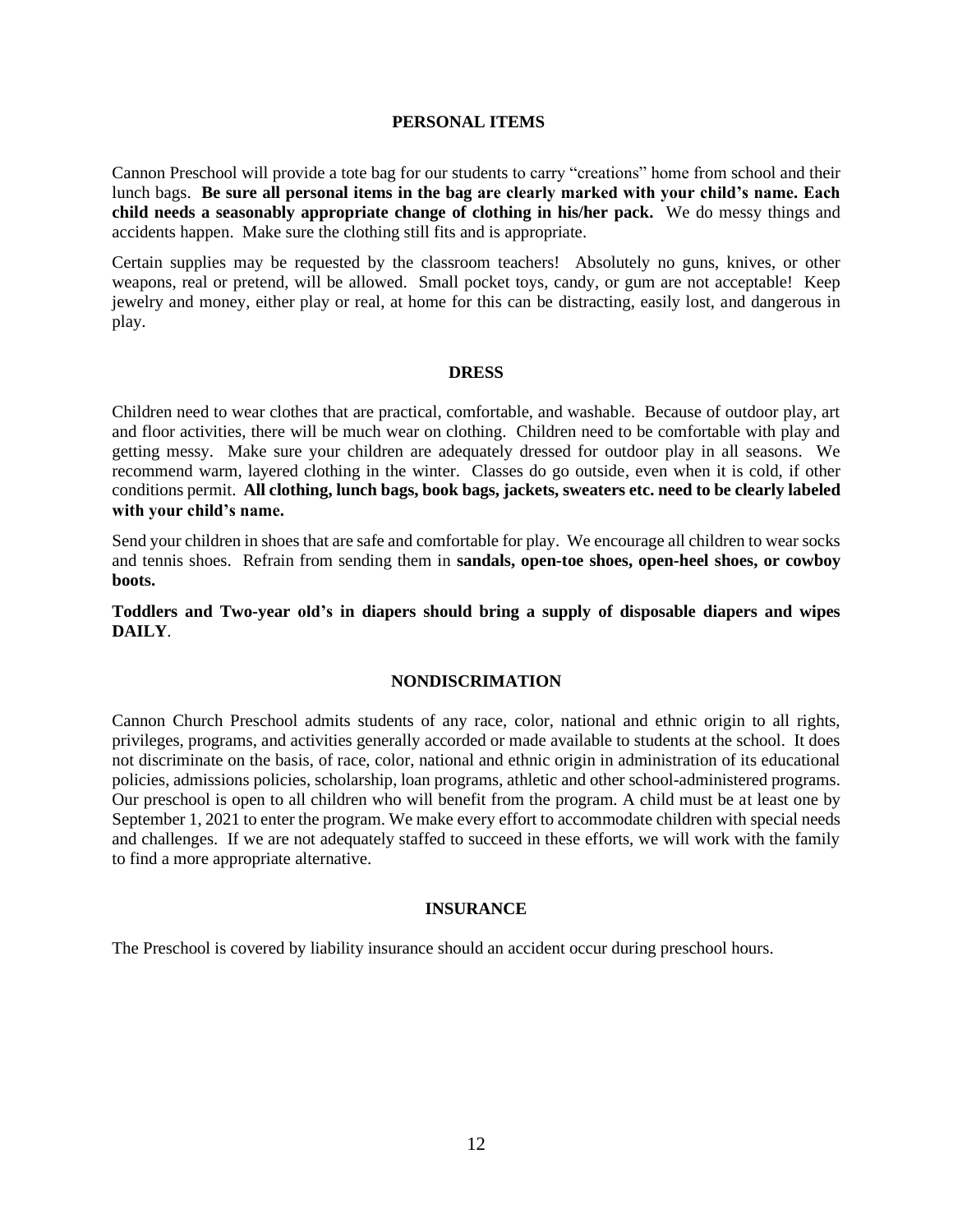#### **PROCEDURES FOR CONCERN**

All concerns are to be directed through the following channels: First, parents should discuss concerns with the classroom teacher. If the concern is not resolved to the mutual satisfaction of the parent and teacher, then he/she should discuss the matter with the Preschool Director. If concerns persist, direct a written concern within 10 working days to the Cannon Church Associate Pastor overseeing preschool ministries and subsequently to the Preschool Board. Appropriate records and documentation should be kept by all parties on matters relating to the concern. The Associate Pastor and the Preschool Board Chair may appoint a subcommittee at their discretion to investigate and arbitrate the concern. Most problems result from miscommunication and can be resolved by talking to the teacher with or without the program administrator. We want your child to have a positive experience, and all staff members will work to make this happen. We are here because we are committed to the wellbeing of your child

Our Preschool is governed as a mandated reporter based on the **Safe Sanctuaries Policy of the United Methodist church regarding child abuse or neglect**. The purpose is to "provide protection of children whose health and welfare adversely affected and further threatened by the conduct of those responsible for their care and protection." Safe Sanctuary policies are available in the Preschool office upon request.

.

#### **CONFIDENTIALITY**

ALL INFORMATION CONCERNING CHILDREN AND/OR FAMILIES WILL BE KEPT CONFIDENTIAL AND IS FOR PRESCHOOL STAFF AND TEACHER USE ONLY. Teachers refrain from disclosing the names of children involved in discipline incidents or accidents while sharing with parents. Please limit your questions to teachers and staff members. It is not appropriate to confront a parent who was not present when the incident occurs.

# *W. R. Cannon United Methodist Church*

# *Cannon Preschool*

#### **MeetingDates for School Year 2021-2022**

September, 2021 January, 2022 April, 2022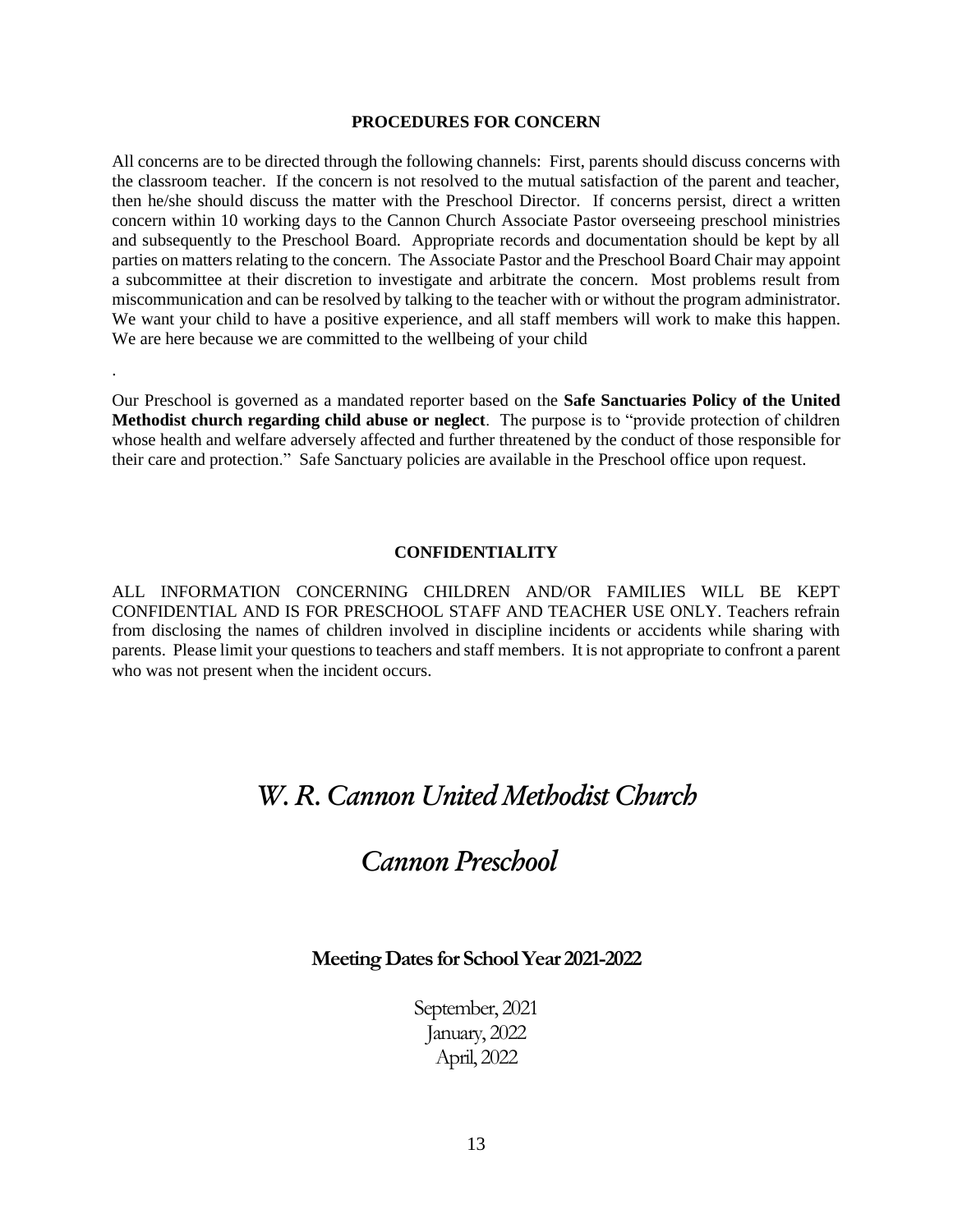# **Board Members**

 Kristen Williams, Chairperson Lee Hester Rhodes, Secretary Sherrye Beebe, Cannon Preschool Director Heather Gallagher, Assistant Preschool Director Dr. Skip Johnson, Associate Senior Pastor Penny Budd, Teacher Representative Beth Willis, Member at Large Beth Garvin, Member at Large, Trustee Member, Church Member Cheryl Pruehs. Trustee Member Pending, Parent Representative Pending, Parent Representative

# **One with Christ One with each other One in ministry to the community**

# *As members of the Cannon Preschool family and community, we cordially invite you to attend all Cannon Church Activities. Please join us for worship and fellowship any Sunday.*

| Worship         | 11:00 A.M.                                      |
|-----------------|-------------------------------------------------|
|                 | Loving Childcare provided.                      |
| Sunday School   | Classes for all ages at 9:30                    |
|                 | Please call the church for details 770 972-5463 |
| Wednesday Night | Activities for all ages.                        |
|                 | Please call the church for details 770 972-5463 |
|                 | Church Phone Number 770-972-5463                |
|                 | Church Fax Number 770-985-5521                  |
|                 | Stephen Ministry 770 972-5463                   |
|                 | Associate Pastor-Dr. Skip Johnson               |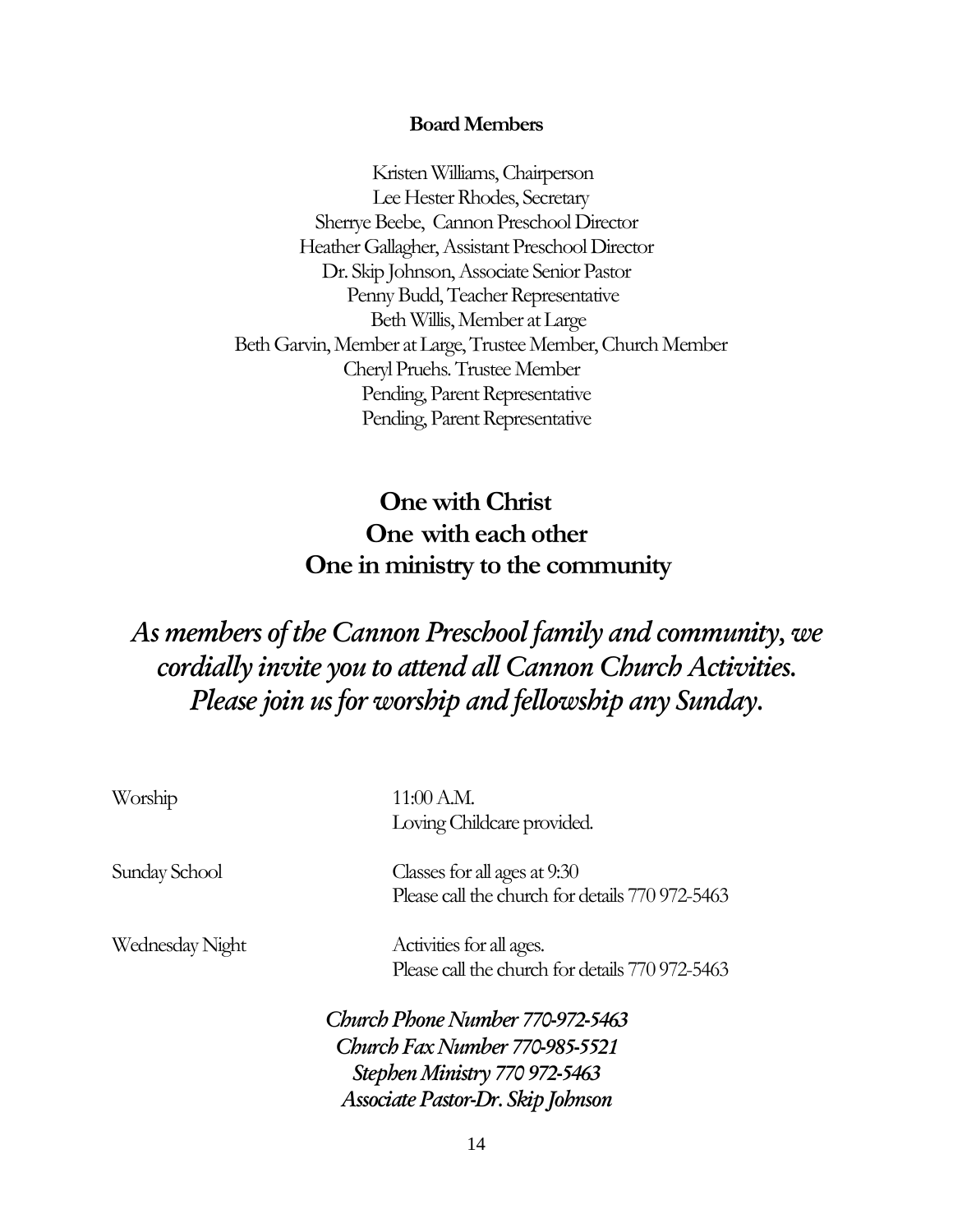# **Cannon Church Preschool Staff Roster 2021-2022**

| <b>Office Staff</b><br>Director<br><b>Assistant Director</b> | Sherrye Beebe<br>Heather Gallagher                             | Office<br>Office       |
|--------------------------------------------------------------|----------------------------------------------------------------|------------------------|
| <b>Toddlers</b><br>Monday/Wednesday                          | Huette Mabry & Denice King                                     | Room B105              |
| <b>Two Year Olds</b><br>Tuesday/Thursday<br>Monday-Thursday  | Huette Mabry & Denice King<br>Amanda Davis & Courtney Williams | Room B105<br>Room B107 |
| <b>Three Year Olds</b>                                       |                                                                |                        |
| Monday-Thursday<br>Monday-Friday                             | Penny Budd & Carol Kopec<br>Andrea Diehl & Kayla Donarski      | Room B106<br>Room B110 |
| <b>Four Year Olds</b><br>Monday-Thursday<br>Monday-Friday    | Tracey Duncan & Michelle Thesing<br>Evonne Cramer & Susan Nash | Room B102<br>Room B103 |
| Monday-Friday                                                | Brittany Wasserman & Pam Greene                                | Room B102              |
| Music<br>Monday & Tuesday                                    | Samantha Deen                                                  | Room A133              |